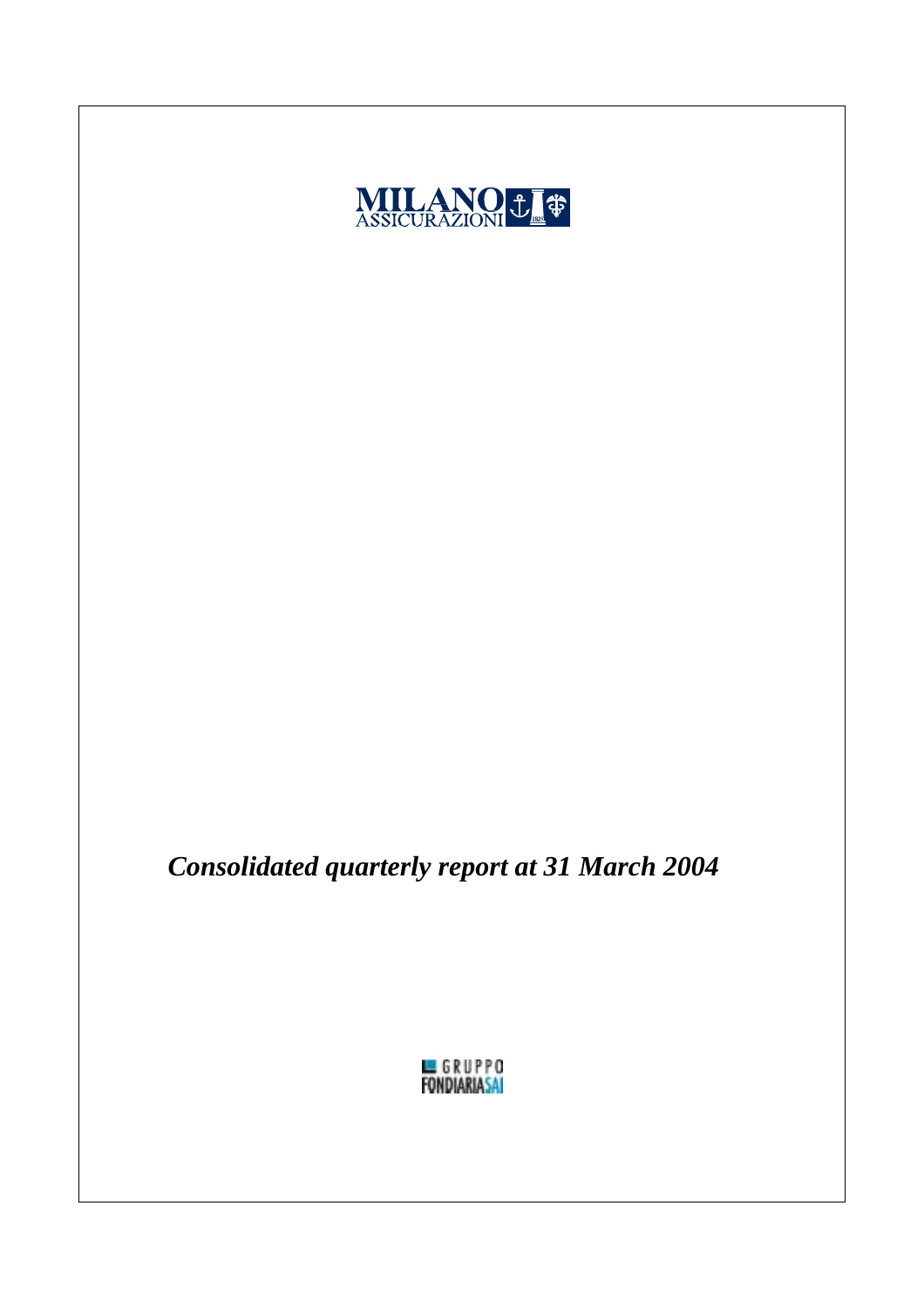

Translated from the Italian original, which remains the definitive version, by SEL, the translation company owned by the University of Salford, Manchester UK. www.sel-uk.com

## *Consolidated quarterly report at 31 March 2004*

(in accordance with art. 82 of Consob regulation no. 11971 of 14 May 1999)



Milano Assicurazioni S.p.A. - Fondata nel 1825 - Sede Legale: 20090 Assago - Mianofori (MI) - Strada 6, Palazzo A13 (trasferita a Milano, Via Senigalia 18/2, con delibera<br>Ass. Straord. del 26 aprile 2004 in corso di iscriz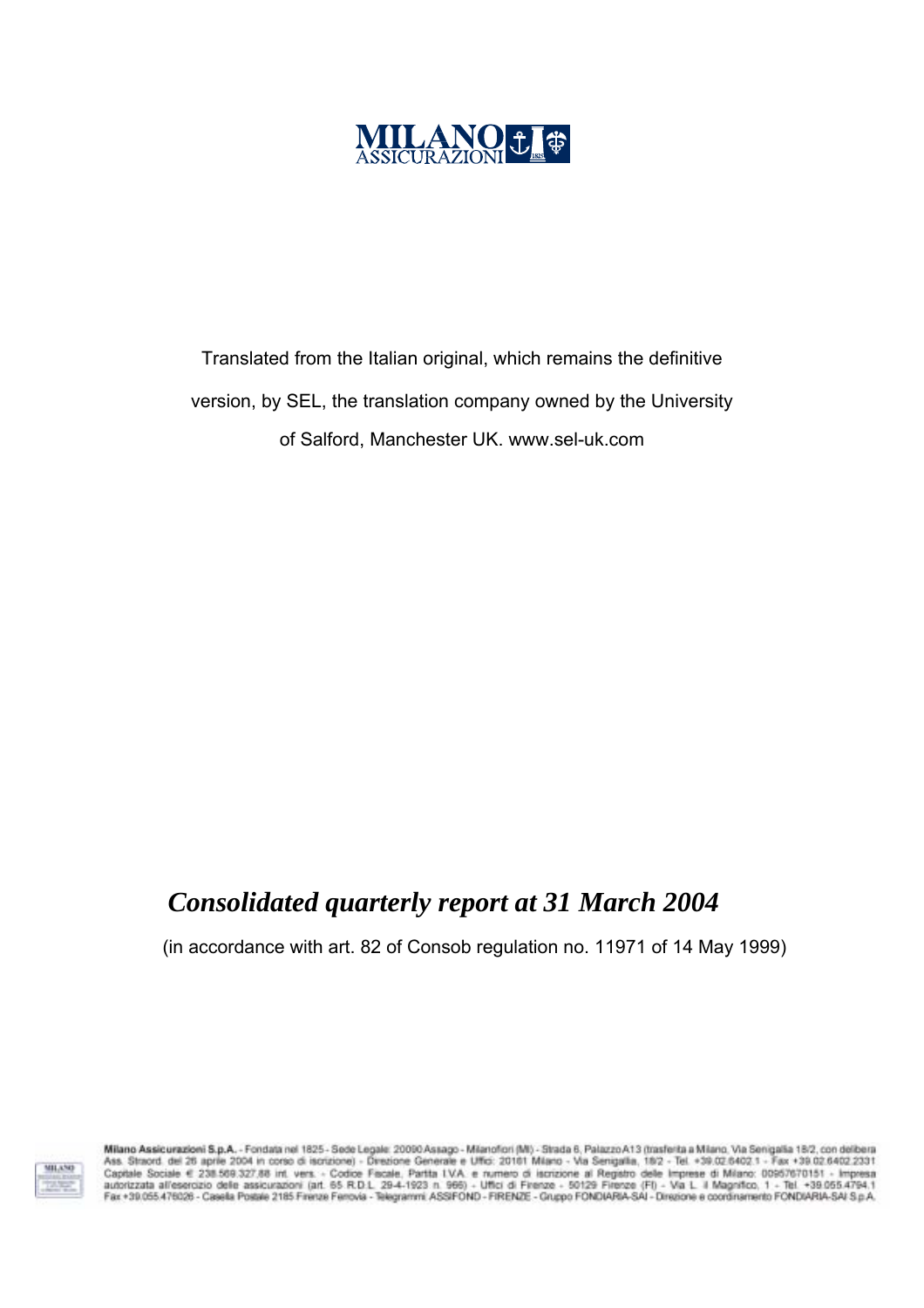### *Composition of Statutory Bodies*

| <b>Board of</b>                                    | Honorary Chairman              | Salvatore        | Ligresti          |
|----------------------------------------------------|--------------------------------|------------------|-------------------|
| <b>Directors</b>                                   | Chairman and Managing Director | Fausto           | Marchionni *      |
|                                                    | Vice Chairman                  | Gioacchino Paolo | Ligresti *        |
|                                                    | Vice Chairman                  | Cosimo           | Rucellai *        |
|                                                    | <b>Directors</b>               | Mario            | <b>Casartelli</b> |
|                                                    |                                | Flavio           | Dezzani           |
|                                                    |                                | Maurizio         | Di Maio           |
|                                                    |                                | Emanuele         | Erbetta           |
|                                                    |                                | Mariano          | <b>Frey</b>       |
|                                                    |                                | Giulia Maria     | Ligresti *        |
|                                                    |                                | Jonella          | Ligresti *        |
|                                                    |                                | Lia              | Lo Vecchio        |
|                                                    |                                | Emilio           | Perrone da Zara   |
|                                                    |                                | Massimo          | Pini *            |
|                                                    |                                | Salvatore        | Rubino *          |
|                                                    |                                | Nicola           | Squillace *       |
|                                                    |                                | Simone           | <b>Tabacci</b>    |
|                                                    |                                | Antonio          | Talarico *        |
|                                                    |                                | Vincenzo         | <b>Vicari</b>     |
|                                                    |                                | Sergio           | Viglianisi        |
| <b>Secretary to the Board</b><br>and the Executive |                                | Alberto          | <b>Marras</b>     |
| <b>Committee</b>                                   |                                |                  |                   |
|                                                    | Chairman                       | Graziano         | <b>Visentin</b>   |
| <b>Board of Auditors</b>                           | Statutory auditor              | Vittorio         | <b>Amadio</b>     |
|                                                    | Statutory auditor              | Alessandro       | Rayneri           |
|                                                    | Alternate auditor              | Giuseppe         | Aldé              |
|                                                    | Alternate auditor              | Stefano          | Casagni           |
|                                                    | Alternate auditor              | Claudio          | De Re             |

The names of the Directors who are on the Executive Committee have been marked with an asterisk.

• An Internal Control Committee has been set up, to deal with consultation and proposals as laid down by the Listed Companies Self-Regulation Code. This Committee consists of the Directors Mariano Frey, Emilio Perrone Da Zara and Vincenzo Vicari.

• With reference to CONSOB notice n. 97001574 of 20 February 1997, the nature of the powers conferred upon the directors is stated below:

- The Chairman and Managing Director, Dr. Fausto Marchionni, has responsibility for the Legal Representation in accordance with Art. 19 of the Articles of Association. He also has all powers of ordinary and extraordinary administration, to be exercised with his signature alone and with the possibility of conferring mandates and powers of attorney except for the following powers exclusively:
	- sale and/or purchase of property of a value greater than  $\epsilon$  7,5 million for each operation;
	- sale and/or purchase of holdings of a value greater than € 25 million for each operation and also of controlling interests;
	- taking on loans of over € 50 million for each operation;
	- issue of sureties of a non-insurance type to third parties.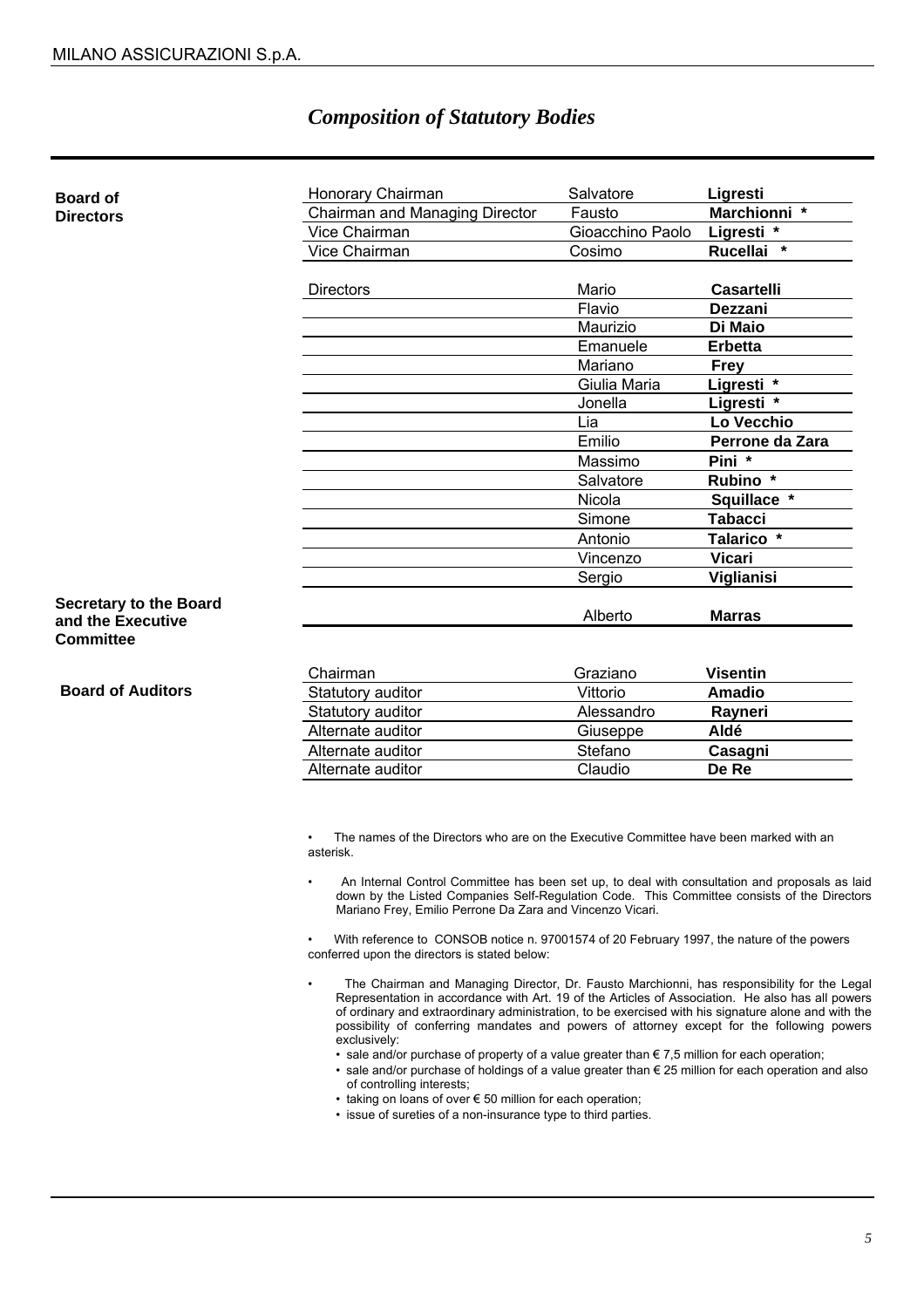- The Executive Committee shall retain all the powers not already attributed to the Chairman and Managing Director, with the exception of those which by law or by the articles of association are the exclusive responsibility of the Board of Directors, and without prejudice to the exclusive responsibility of the Board for any resolution concerning operations with related parties as identified by the Board of Directors.
- The Board of Directors was originally appointed by the meeting on 30 August 2002. Dr. Fausto Marchionni – already co-opted by the Board of Directors on 6 March 2003, in accordance with the law, to replace Prof. Paolo Ferro-Luzzi, who resigned the positions of Chairman and Director on 28 February 2003 – was therefore appointed by the meeting on 24 April 2003, when the Board also appointed him as Chairman and Managing Director. It should also be mentioned that Dr. Roberto Gavazzi resigned the post of Managing Director of the Company on 6 March 2003. The meeting of 18 July 2003 therefore raised the number of members of the Board of Directors from 13 to 19, and appointed the following in addition to Sig. Gioacchino Paolo Ligresti, already co-opted by the Board on 24 April 2003: Maurizio Di Maio, Emanuele Erbetta, Giulia Maria Ligresti, Jonella Ligresti, Lia LoVecchio, Antonio Talarico and Vincenzo Vicari.
- The meeting of 26 April 2004 appointed Dr. Simone Tabacci to the post of Director.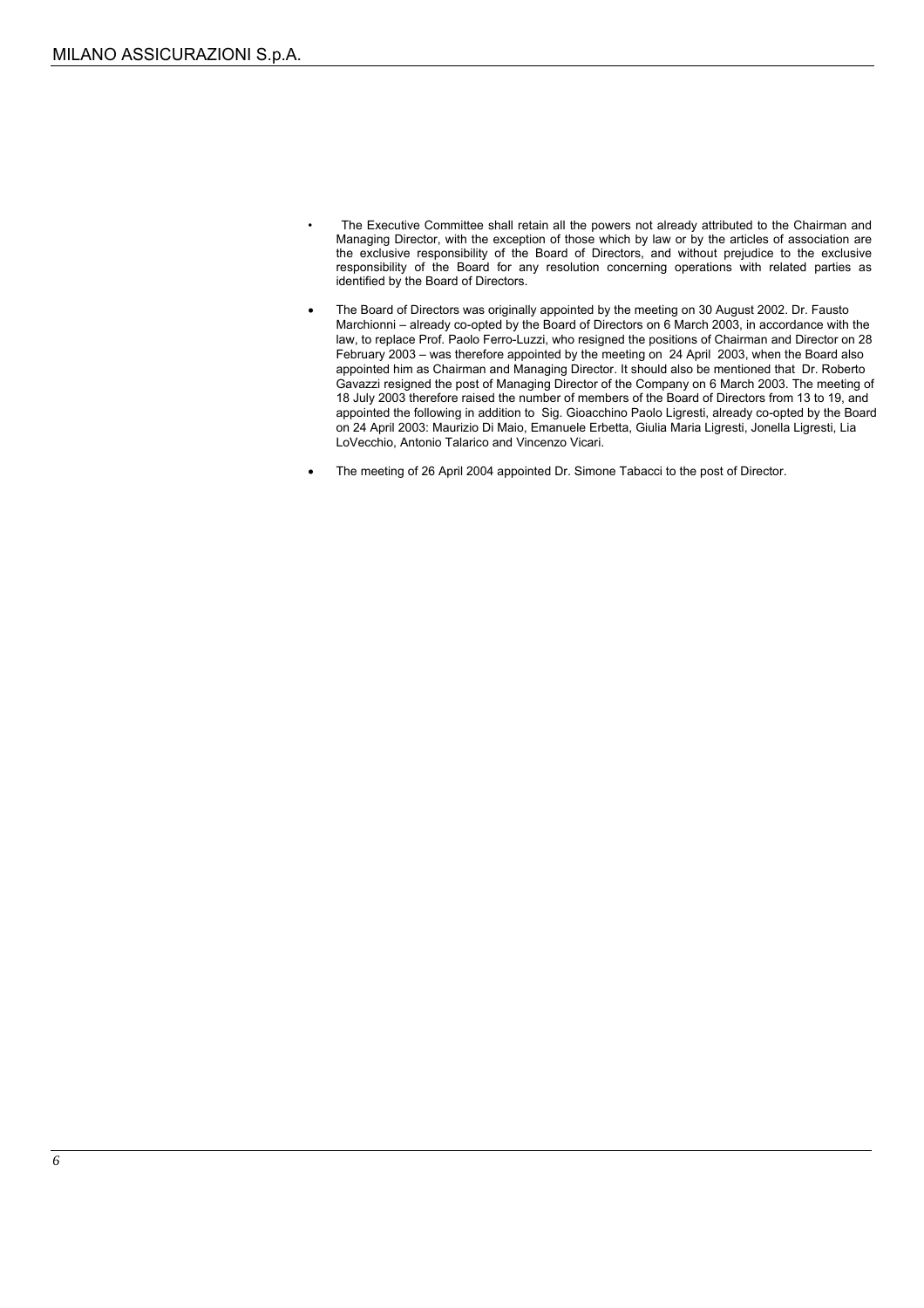# *Consolidated quarterly report at 31 March 2004*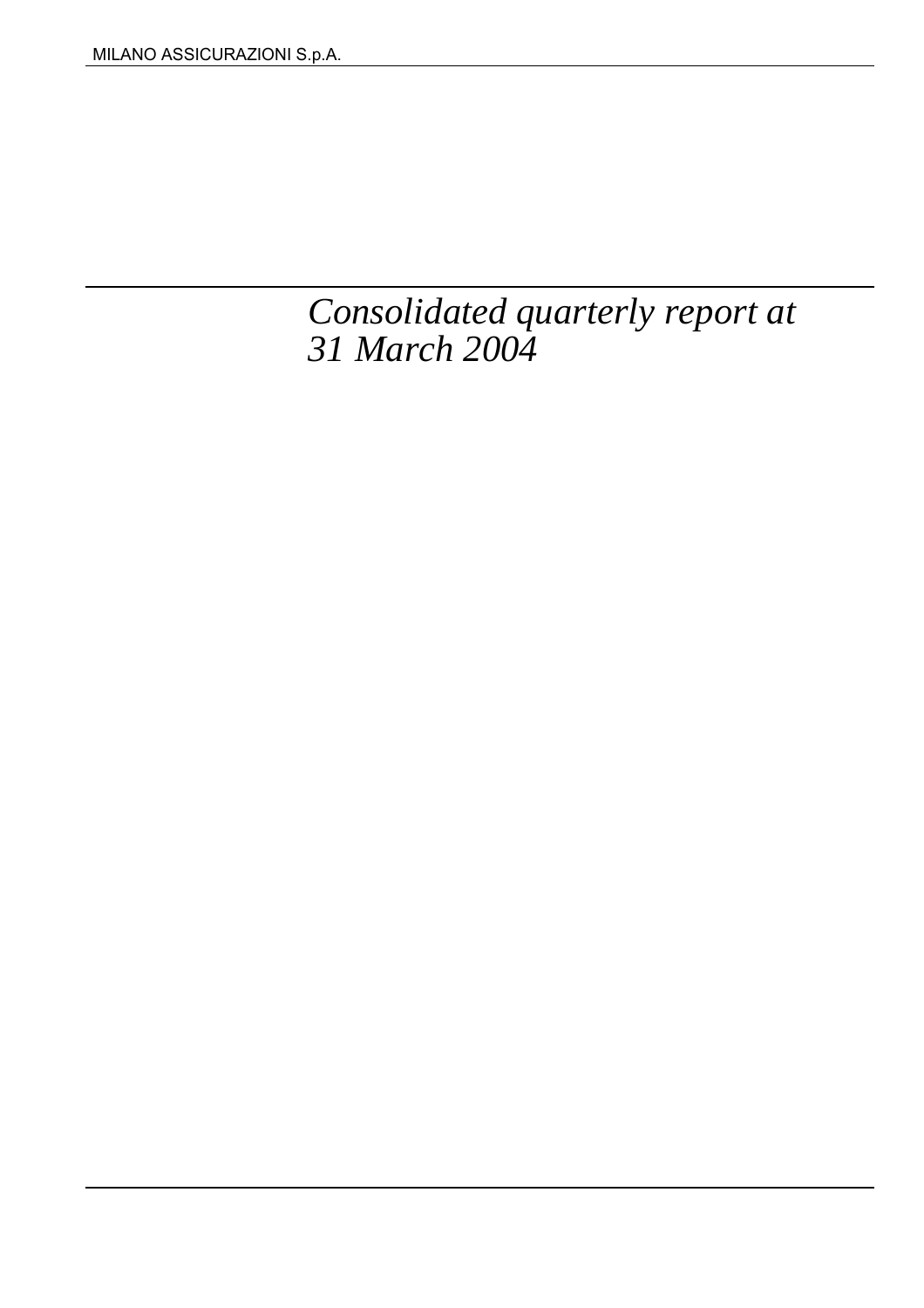### *Introduction*

This report has been drawn up in accordance with the provisions in CONSOB regulation no. 11971 of 14 May 1999 and more specifically, the criteria in annex 3D of that regulation. In particular

- all the data and accounts tables have been drawn up on a consolidated basis, according to the principles laid down for annual and consolidated accounts.
- the economic data is compared with the data for the same period in the previous financial year; the financial data is compared with the position at the end of the previous quarter and the previous year.

It should be remembered that on 31 December 2003 the merger by incorporation of Nuova Maa Assicurazioni and Maa Vita Assicurazioni into Milano Assicurazioni took place; to allow meaningful comparisons with the data for the first quarter of last year, in addition to showing this data with reference to Milano Assicurazioni alone, the figures are also shown in similar terms by aggregating the values at 31 March 2003 of Milano Assicurazioni, Nuova Maa and Maa Vita and taking into account SIS Assicurazioni, a subsidiary of Nuova Maa, which has consequently become part of the basis of consolidation.

All the amounts are expressed in thousand Euro.

### *Valuation criteria and basis of consolidation*

The data given in the accounts tables derives from the application of the same accounting principles as are used to draw up the annual accounts.

However, some items of a technical nature, mainly relating to TPL Motor business, have been determined on the basis of the business figures for the period, supplemented by statistical valuations which also take account of the probable change in the indices relating to the technical result for this business during the financial year.

The basis of consolidation has not undergone any changes compared to the position at 31 December 2003.

There was a total of 13 subsidiaries, affiliated companies and associated companies at 31 March 2004. Amongst these, 4, in addition to the Group Leader, operate in the insurance sector, 3 in the finance sector, 1 in the property sector and 5 in the service sector.

A list is attached of the consolidated companies, those valued using the net equity method and the other holdings maintained at cost.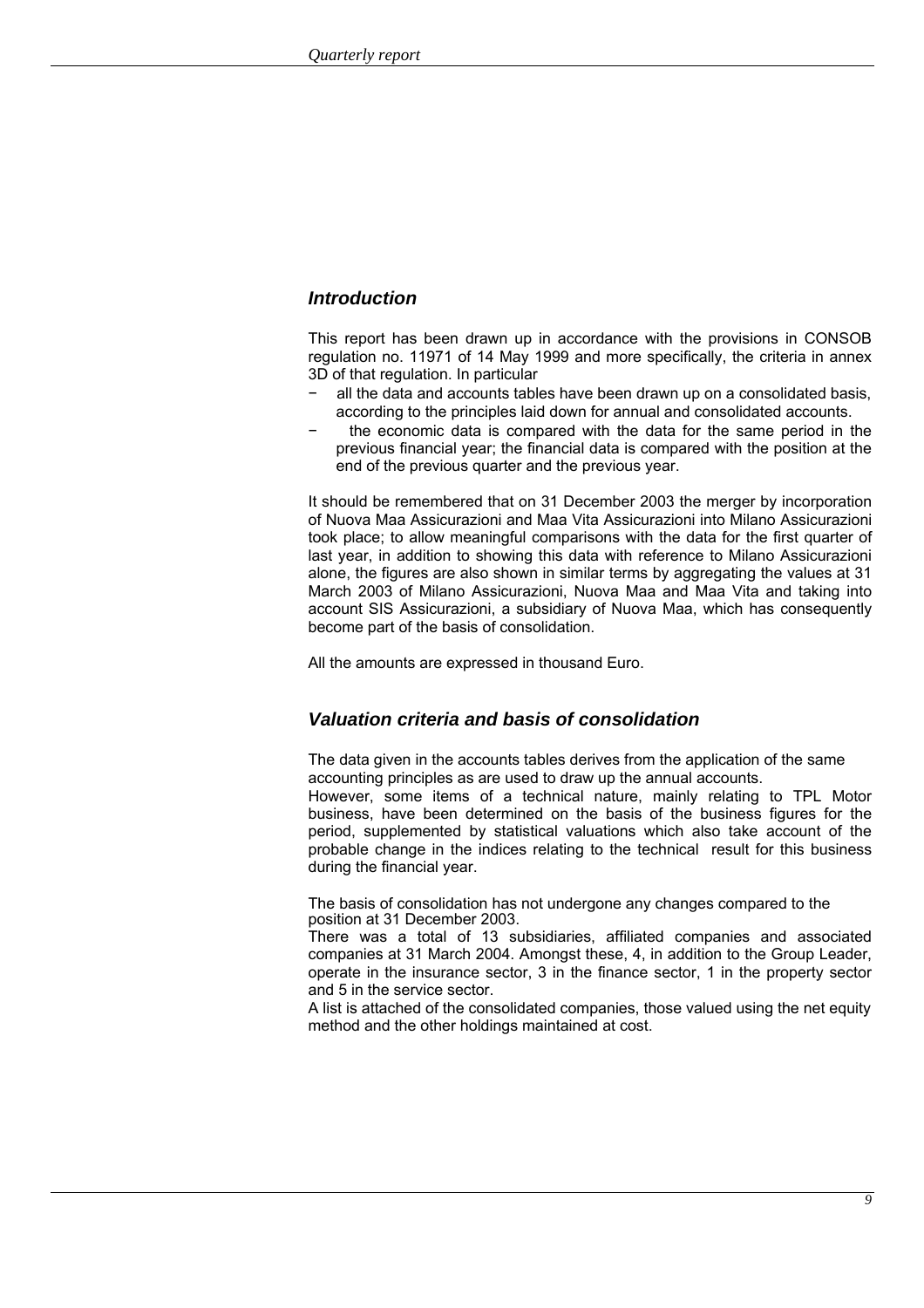### *ECONOMIC POSITION FOR THE QUARTER*

In the first quarter of 2004, the Milano Assicurazioni Group showed a profit in ordinary business of  $\epsilon$  110,812 K, compared to  $\epsilon$  37,392 K in the corresponding period of the previous financial year, which, to make the comparisons meaningful, has also been shown pro forma, aggregating the data relating to Milano Assicurazioni, Nuova Maa and Maa Vita and taking SIS into account.

The table below shows the main components of the profit and loss account for the quarter, according to the usual aggregation methods.

|                                                                                                     |            |                        |              | (in thousand Euro) |
|-----------------------------------------------------------------------------------------------------|------------|------------------------|--------------|--------------------|
|                                                                                                     | 31/3/2004  | 31/3/2003<br>pro-forma | 31/12/2003   | 31/3/2003          |
| <b>NON-LIFE</b>                                                                                     |            |                        |              |                    |
| <b>BUSINESS</b>                                                                                     |            |                        |              |                    |
| Premiums applicable                                                                                 | 636,653    | 595,770                | 2,413,252    | 424,853            |
| Charges relating to losses                                                                          | $-446,255$ | -449,836               | $-1,725,036$ | $-314,630$         |
| Operating costs                                                                                     | $-118,174$ | $-115,668$             | -461,346     | $-81,182$          |
| Other technical income and charges                                                                  | $-30.266$  | $-20.161$              | $-35.310$    | $-19.421$          |
| <b>Result of technical account non-life business</b>                                                | 41,958     | 10,105                 | 191,560      | 9,620              |
| LIFE BUSINESS                                                                                       |            |                        |              |                    |
| Premiums retained                                                                                   | 110,205    | 84,158                 | 414,287      | 79,881             |
| Charges relating to losses and                                                                      |            |                        |              |                    |
| change in technical provisions                                                                      | $-132,189$ | $-106,242$             | -478,259     | $-100,259$         |
| Operating costs                                                                                     | $-6.844$   | $-7.068$               | $-37.927$    | $-6,522$           |
| Other technical income and charges                                                                  | $-2.243$   | $-2,622$               | $-4,621$     | $-2,622$           |
| Quota of profit from investments                                                                    | 31,584     | 33,089                 | 131,485      | 32,120             |
| Income and unrealised gains net of charges                                                          |            |                        |              |                    |
| unrealised<br>losses<br>relating<br>and<br>to<br>benefit<br>life<br>investments<br>for<br>the<br>of |            |                        |              |                    |
| policyholders                                                                                       |            |                        |              |                    |
|                                                                                                     | 9,270      | 2,702                  | 9,798        | 2,201              |
| Result of technical account life business                                                           | 9,783      | 4,017                  | 34,763       | 4,799              |
|                                                                                                     |            |                        |              |                    |
| Income from investments net of related                                                              |            |                        |              |                    |
| charges                                                                                             | 107.102    | 62.057                 | 193.295      | 52,093             |
| Quota of life investment profit transferred to                                                      |            |                        |              |                    |
| the technical account                                                                               | $-31,584$  | $-33,089$              | $-131,485$   | $-32,120$          |
| Other income, net of other charges                                                                  | $-16.447$  | $-5,698$               | $-66,549$    | $-4,828$           |
| <b>Ordinary business result</b>                                                                     | 110.812    | 37,392                 | 221.584      | 29.564             |

The technical account for non-life business shows a profit of  $\epsilon$  41,958 K compared to a profit of € 10,105 K in the corresponding period in the previous financial year.

**Profit and loss** account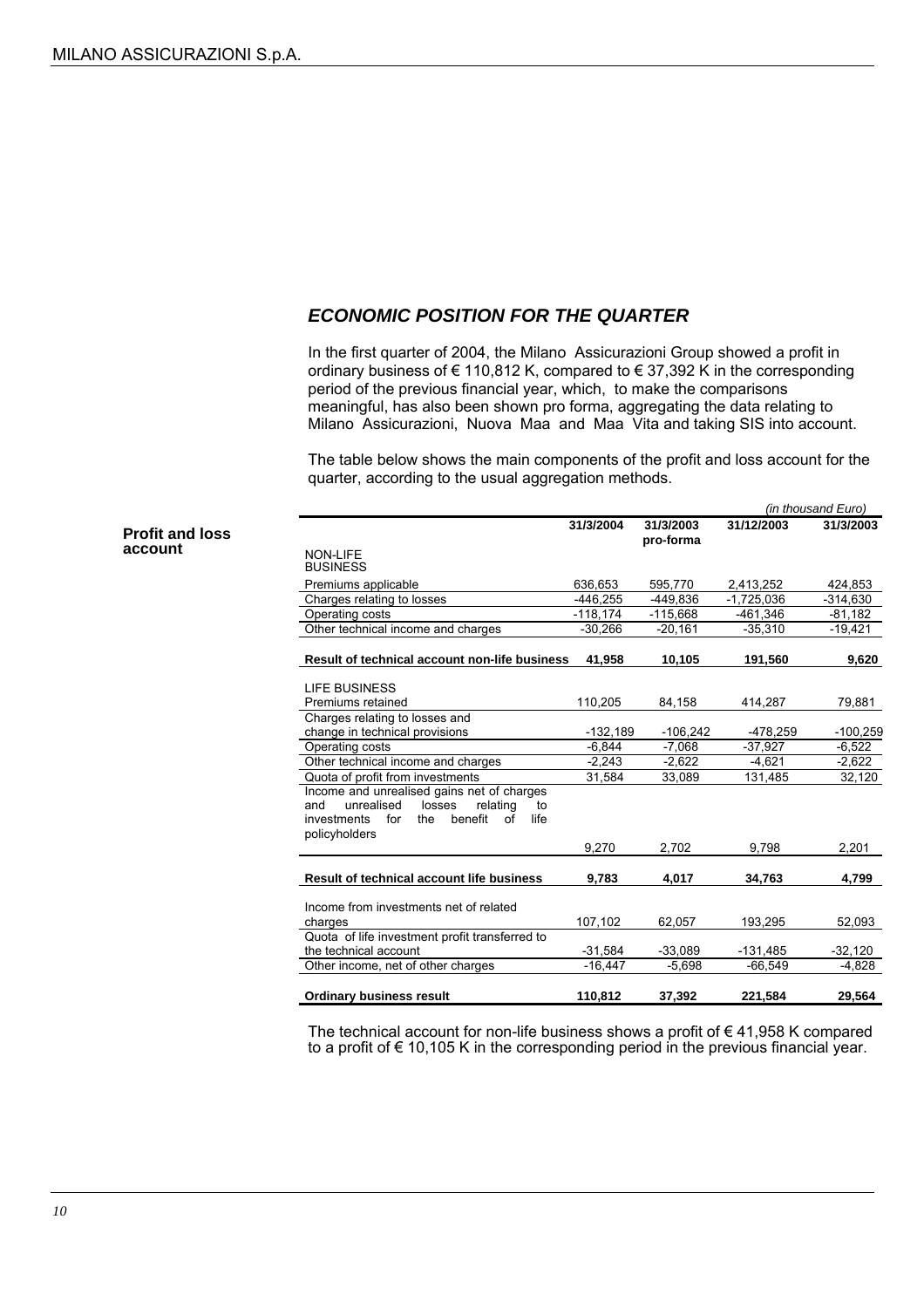While Motor TPL shows an improvement compared to the corresponding period in the previous year, it continues to be influenced by the negative progress of some large "registration book" policies, acquired in previous years; however, the effects of these policies will come to an end during the current year as they were subject to termination notices by the Company during 2003.

Land vehicles continue to show fully satisfactory progress in line with the same period in 2003.

In the other non-life business the result is fully positive, demonstrating the fact that, in this sector also, the Company policy is to bring together profitability and development, adopting consistent policies for taking on business to maintain the high level of quality in the portfolio.

The technical account in life business shows a profit of  $\epsilon$  9,783 K which is a significant improvement compared to the profit in the first quarter of 2003, equal to € 4,017 K due to the development of the portfolio and a higher level of profitability in new business in the quarter under examination.

The net income from investment as at 31 March 2004 amounts to  $\epsilon$  107,102 K compared to € 62,057 K recorded at 31 March in the previous financial year. The significant increase derives mainly from the higher capital gains realised with securities trading entered in the current assets, taking advantage of the market opportunities which occurred during the quarter. The possibility of realising further significant capital gains from securities trading during 2004 will depend on the progress of the financial markets, which at the moment are showing signs of uncertainty.

The data at 31 March 2004 does not include income of  $\epsilon$  2,900 K for potential upturns in value on the securities portfolio  $(\epsilon \quad 6.483 \text{ K})$  and the potential value adjustments ( $\in$  3,583 K).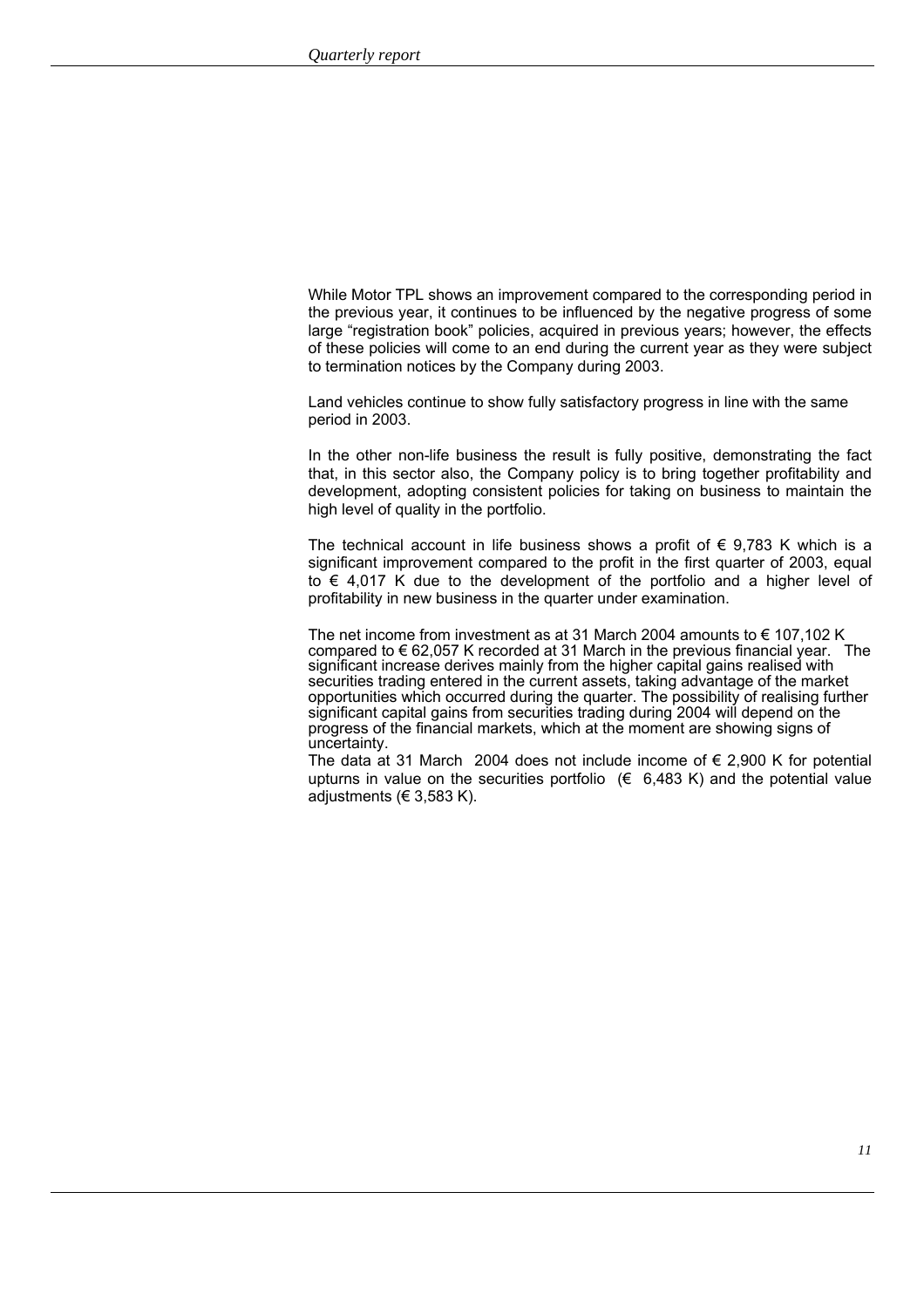### *NET POSITION IN PROPERTY AND FINANCIAL MANAGEMENT*

The tables below show the investments at 31 March 2004, the amount of the technical provisions, net of the quotas of reinsurance cessions, and the financial debts; the data is compared with the position at the end of the preceding financial year and the end of the first quarter of 2003 which, to make the comparisons meaningful, is shown pro-forma in similar terms and therefore also includes the data from Nuova Maa and Maa Vita, incorporated in Milano Assicurazioni on 31 December 2003 and of SIS Assicurazioni, originally a subsidiary of Nuova Maa.

*(thousand Euro)*

|                                                                                |                                                                                                                                  |                                                                      |                                      | uluusallu Lulu)                    |
|--------------------------------------------------------------------------------|----------------------------------------------------------------------------------------------------------------------------------|----------------------------------------------------------------------|--------------------------------------|------------------------------------|
|                                                                                | 31/3/2004                                                                                                                        | 31/12/2003                                                           | Chg<br>℅                             | 31/3/2003<br>pro-forma             |
| <b>Land and buildings</b>                                                      | 504.649                                                                                                                          | 505,659                                                              | $-0.2$                               | 727,252                            |
| Investments in group undertakings and                                          |                                                                                                                                  |                                                                      |                                      |                                    |
|                                                                                |                                                                                                                                  |                                                                      |                                      |                                    |
|                                                                                |                                                                                                                                  |                                                                      |                                      | 94,554                             |
|                                                                                |                                                                                                                                  |                                                                      |                                      |                                    |
|                                                                                |                                                                                                                                  |                                                                      |                                      |                                    |
|                                                                                |                                                                                                                                  |                                                                      |                                      |                                    |
|                                                                                |                                                                                                                                  |                                                                      |                                      | 94,554                             |
| Other financial investments:                                                   |                                                                                                                                  |                                                                      |                                      |                                    |
| Stocks and shares                                                              | 772,059                                                                                                                          | 778,507                                                              | $-0.8$                               | 998,000                            |
| Unit trusts                                                                    | 75.794                                                                                                                           | 77.022                                                               | $-1.6$                               | 66,241                             |
| Bonds and other fixed income securities                                        | 5.941.066                                                                                                                        | 5,695,299                                                            | 4.3                                  | 5,018,376                          |
| Loans                                                                          | 66,528                                                                                                                           | 65,622                                                               | 1.4                                  | 16,907                             |
| Others                                                                         | 239,969                                                                                                                          | 52,535                                                               | 356.8                                | 307,482                            |
| <b>Total other financial investments</b>                                       | 7,095,416                                                                                                                        | 6,668,985                                                            | 6.4                                  | 6,407,006                          |
| Deposits with transferor companies                                             | 7,592                                                                                                                            | 7,553                                                                | 0.5                                  | 8,242                              |
| <b>Total investments</b>                                                       | 7,707,159                                                                                                                        | 7,307,179                                                            | 5.5                                  | 7,237,054                          |
| Investments where the risk is borne by<br>the policyholders and arising out of |                                                                                                                                  |                                                                      |                                      |                                    |
| management                                                                     | 319,434                                                                                                                          | 302,378                                                              | 5.6                                  | 254,082                            |
| Liquid assets                                                                  | 161,564                                                                                                                          | 174,730                                                              | $-7.5$                               | 93,850                             |
| <b>Grand total</b>                                                             | 8,188,157                                                                                                                        | 7,784,287                                                            | 5.2                                  | 7,584,986                          |
|                                                                                | other participating interests<br>Stocks and shares<br><b>Bonds</b><br>Loans<br>and other participating interests<br>pension fund | 95.502<br>4.000<br>Total investments in group undertakings<br>99,502 | 94,462<br>4,000<br>26,520<br>124,982 | 1.1<br>0.0<br>$-100.00$<br>$-20.4$ |

The structure of the investments is substantially unchanged compared to the position at 31 December 2003. Under the "other financial investments" the item "others" mainly includes repo contract operations concerning debt securities.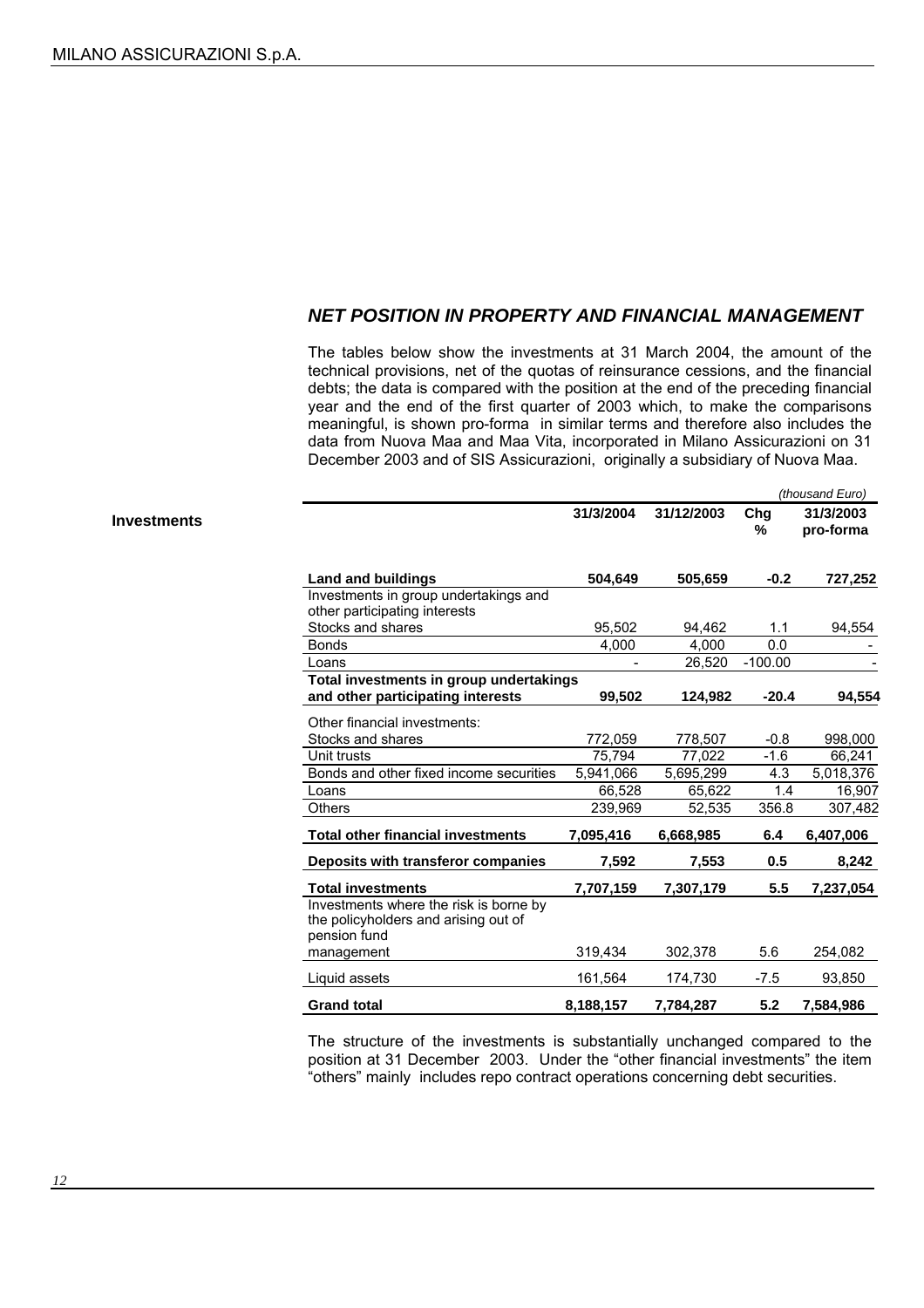| <b>Technical</b><br>provisions |                                                                                                                                                   | 31/3/2004 | 31/12/2003 | Chg<br>$\frac{0}{0}$ | 31/3/2003<br>pro-forma |
|--------------------------------|---------------------------------------------------------------------------------------------------------------------------------------------------|-----------|------------|----------------------|------------------------|
|                                | Net technical<br>provisions:                                                                                                                      |           |            |                      |                        |
|                                | Non-life business                                                                                                                                 | 3,854,512 | 3,790,870  | 1.7                  | 3,607,713              |
|                                | Life business                                                                                                                                     | 3,196,160 | 3,227,304  | $-1.0$               | 3,218,242              |
|                                | <b>Total</b>                                                                                                                                      | 7,050,672 | 7,018,174  | 0.5                  | 6,825,955              |
|                                | Technical<br>provisions<br>when<br>the<br>investment risk is borne by the<br>policyholders and reserves arising<br>out of pension fund management |           |            |                      |                        |
|                                |                                                                                                                                                   | 319,360   | 302,344    | 5.6                  | 253,846                |
|                                | <b>Grand total</b>                                                                                                                                | 7,370,032 | 7,320,518  | 0.7                  | 7,079,801              |
|                                |                                                                                                                                                   |           |            |                      |                        |
| <b>Financial debts</b>         |                                                                                                                                                   | 31/3/2004 | 31/12/2003 | Chg.<br>%            | 31/3/2003<br>pro-forma |
|                                | Loans from group companies                                                                                                                        | 14,237    | 9,337      | 52.5                 | 217,683                |
|                                | <b>Others</b>                                                                                                                                     | 1,695     | 1,695      | 0.0                  | 3,127                  |
|                                | <b>Total</b>                                                                                                                                      | 15,932    | 11,032     | 44.4                 | 220,810                |

Loans from companies in the group include  $\epsilon$  9,337 of loans received from the affiliated company Fondiaria Nederland which relate to the liquid assets arising from the issue, by that affiliated company, during 2001, of two convertible bonded loans in listed shares also owned by Milano Assicurazioni. In particular, this concerns a remaining tranche of  $\epsilon$  8,337 K, already reimbursed on 20 April 2004, and one of € 1,000 K falling due on 29 June 2004. The item also includes a loan of € 4,900 K granted by Fondiaria-Sai to the subsidiary Uniservizi to cover financial requirements relating to the current management and intended to be reimbursed in the short term.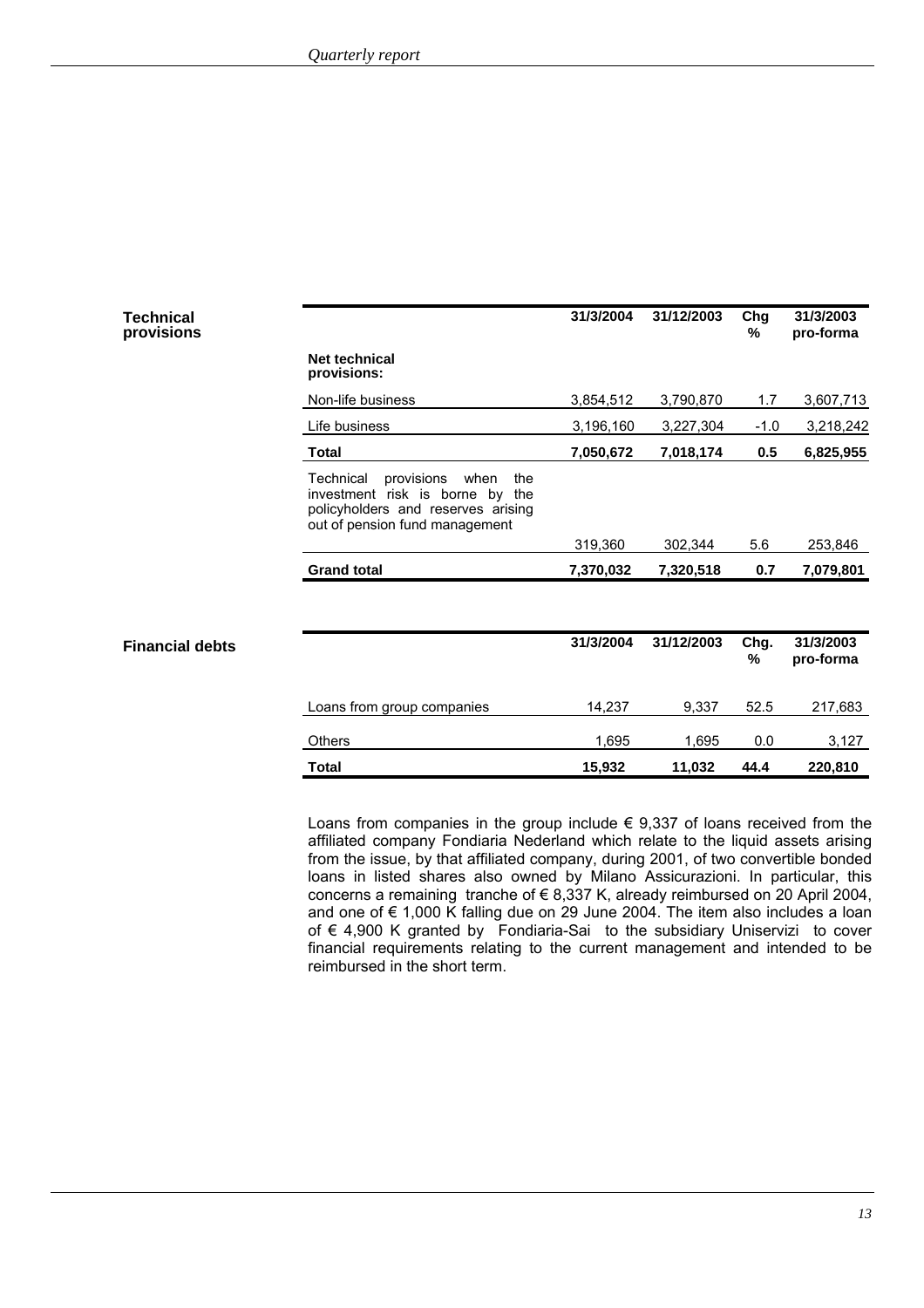### *PROGRESS OF BUSINESS AND COMMENTS*

### **Premiums written**

Premiums written at 31 March 2004 amount to a total of € 777,607 K and show an increase of 6.16% compared to the same period in the previous financial year.

Under direct business, non-life business shows an increase of 3.0% for premiums written of € 662,372 K, of which  $\in$  493,152 K refer to motor (+3,47%) while  $\in$ 169,220 K concern the other classes of business where an increase of 2.43% is recorded compared to the corresponding period in the previous year. The progress of the first quarter confirms the company's policy, whose objective is to bring together development and profitability through policies for taking on business which will maintain the portfolio's high level of quality.

The development of life business is particularly satisfying which, despite the loss of the portfolio obtained through the branches of the San Paolo banking group, showed a rise of 29.91%, due above all to the significant increase in production from the agency network; in particular, the increase can be seen in line I, including products of a traditional type characterised by a higher level of profitability, which show growth of 6.67% and line V of pure capitalisation products (+184.41%) while the premiums in line III, including index and unit linked policies, fell.

The table below shows the detail of the premiums written, the percentage composition of the portfolio, and the changes compared to the first quarter of 2003.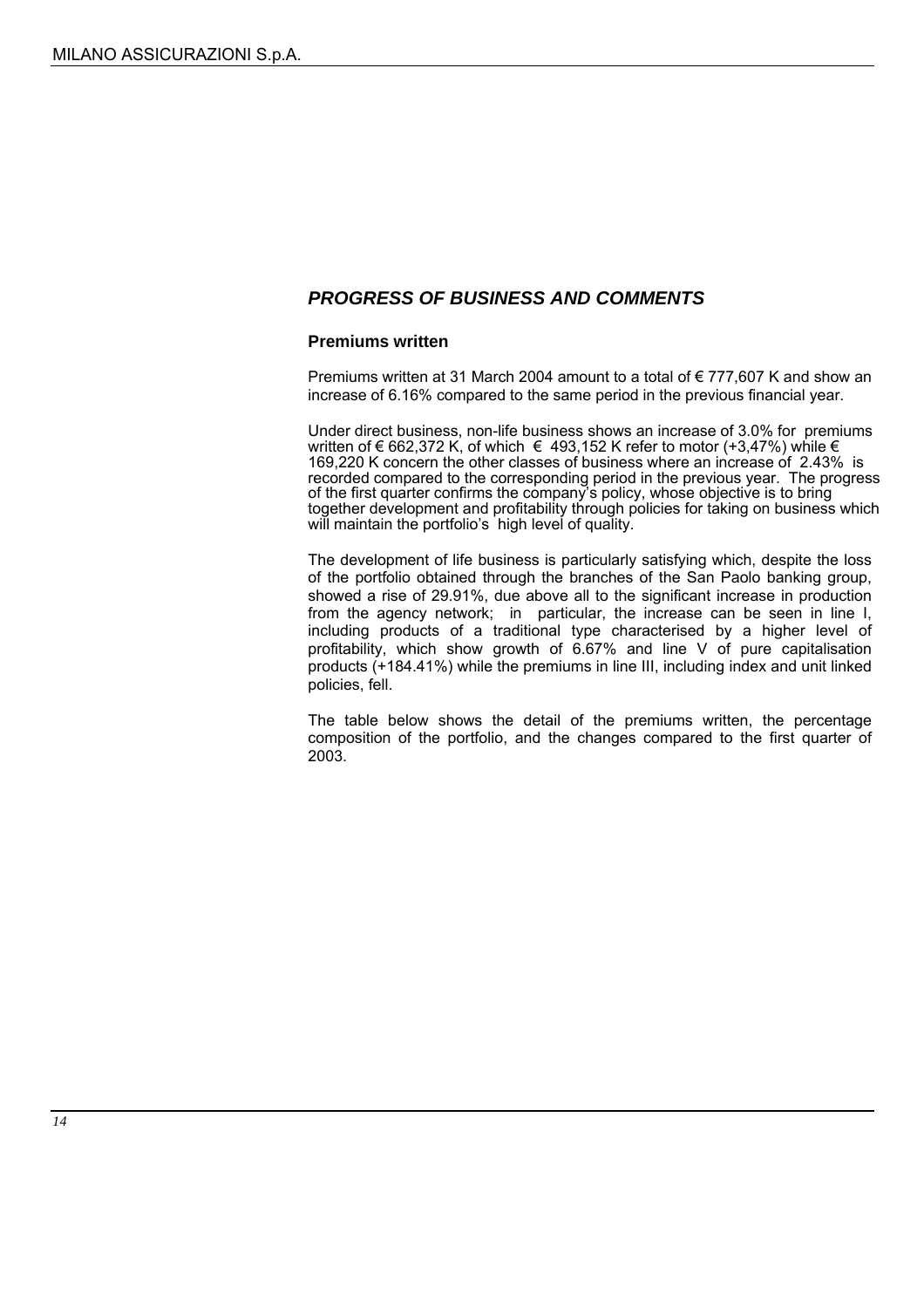**Premiums written**

|                                            |                         |                                          |          |                                     | (thousand Euro)    |
|--------------------------------------------|-------------------------|------------------------------------------|----------|-------------------------------------|--------------------|
| <b>Direct business</b>                     | $1^\circ$ quar.<br>2004 | $1^\circ$ quar.<br>2003<br>Pro-<br>forma | Chg.%    | <b>Distrib</b><br>% 1° quar<br>2004 | $1°$ quar.<br>2003 |
| <b>NON-LIFE BUSINESS</b>                   |                         |                                          |          |                                     |                    |
| Accidents and health                       | 52,733                  | 52,565                                   | 0.32     | 6.78                                | 43,478             |
| Marine, aviation and transport             |                         |                                          |          |                                     |                    |
| insurance                                  | 3,389                   | 4,343                                    | $-21.97$ | 0.44                                | 3,726              |
| Fire and other damage to property          | 56,743                  | 56,548                                   | 0.34     | 7.30                                | 47,514             |
| <b>General TPL</b>                         | 43,123                  | 38,236                                   | 12.78    | 5.55                                | 31,975             |
| Credits and bonds                          | 6,708                   | 7,068                                    | $-5.09$  | 0.86                                | 6,064              |
| Pecuniary losses of various kinds          | 1,610                   | 1,638                                    | $-1.71$  | 0.21                                | 731                |
| Legal protection                           | 1,376                   | 1,380                                    | $-0.29$  | 0.18                                | 1,194              |
| Assistance                                 | 3,538                   | 3,435                                    | 3.00     | 0.45                                | 2,057              |
| <b>Total non-motor business</b>            | 169,220                 | 165,213                                  | 2.43     | 21.76                               | 136,739            |
|                                            |                         |                                          |          |                                     |                    |
| TPL land vehicles                          | 429,308                 | 412,144                                  | 4.16     | 55.21                               | 265,046            |
| Motor vehicles other classes               | 63,844                  | 64,459                                   | $-0.95$  | 8.21                                | 38,276             |
| <b>Total motor business</b>                | 493,152                 | 476,603                                  | 3.47     | 63.42                               | 303,322            |
|                                            |                         |                                          |          |                                     |                    |
| <b>Total non-life business</b>             | 662,372                 | 641,816                                  | 3.20     | 85.18                               | 440,061            |
|                                            |                         |                                          |          |                                     |                    |
| <b>LIFE BUSINESS</b>                       |                         |                                          |          |                                     |                    |
| I – Life assurance                         |                         |                                          |          |                                     |                    |
|                                            | 63,342                  | 59,380                                   | 6.67     | 8.15                                | 54,851             |
| III - Insurance associated with investment |                         |                                          |          |                                     |                    |
| funds and market indices                   | 9,595                   | 13,787                                   | $-30.41$ | 1.23                                | 13,787             |
| IV - Health insurance                      | 11                      | 15                                       | $-26.67$ | 0.00                                | 15                 |
| V - Capitalisation operations as stated in |                         |                                          |          |                                     |                    |
| art. 40 of D.Lgs 17 March 1995 no. 174     | 40,728                  | 14,320                                   | 184.41   | 5.24                                | 12,739             |
| <b>Total life business</b>                 | 113,676                 | 87,502                                   | 29.91    | 14.62                               | 81,392             |
|                                            |                         |                                          |          |                                     |                    |
| <b>Total direct business</b>               | 776,048                 | 729,318                                  | 6.41     | 99.80                               | 521,453            |
| <b>Indirect business</b>                   | 1,559                   | 3,138                                    | $-50.32$ | 0.20                                | 3,088              |
| <b>Grand total</b>                         | 777,607                 | 732,456                                  | 6.16     | 100.00                              | 524,541            |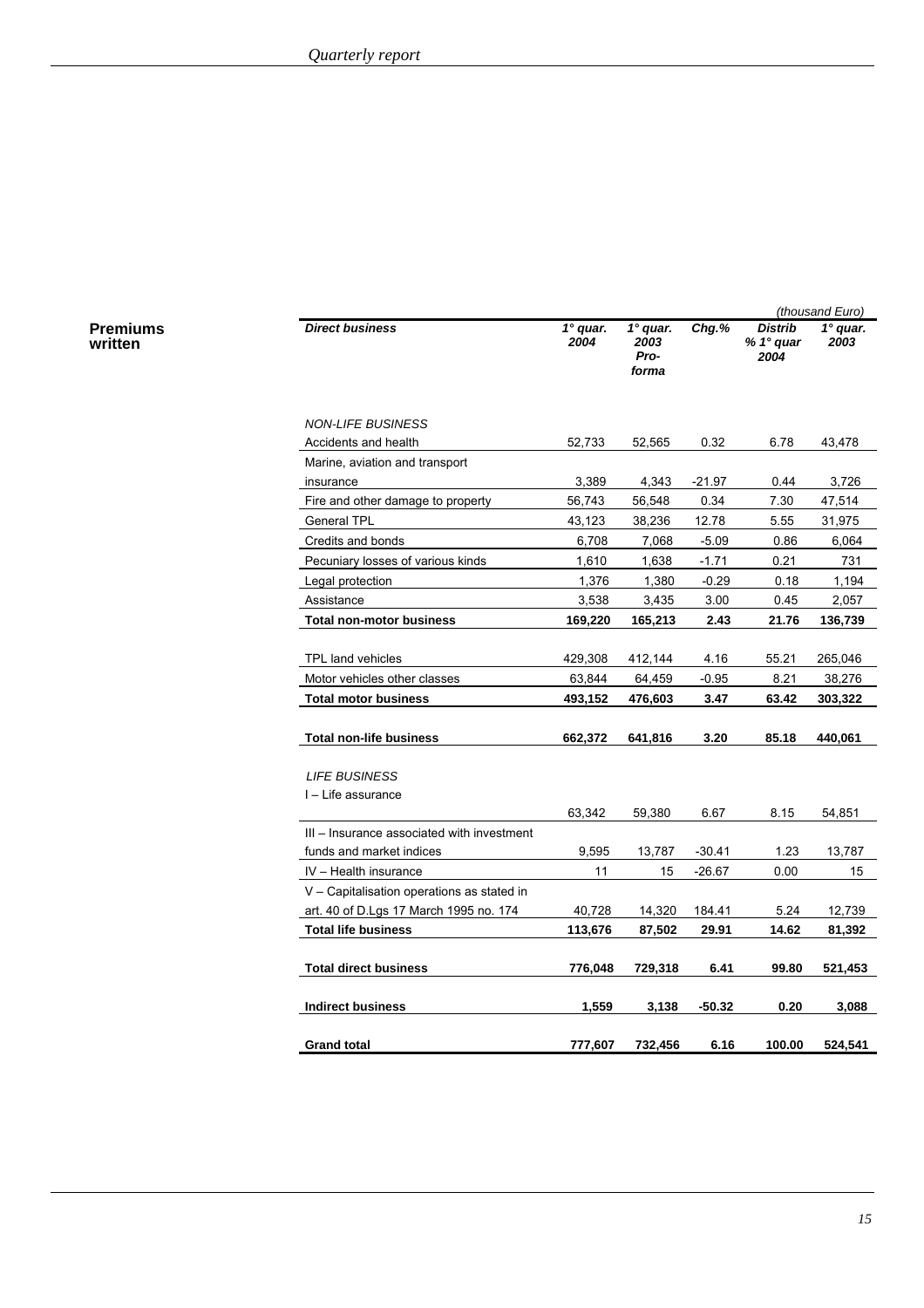| <b>Progress of</b><br><b>Claims</b> | In the first quarter 199,960 claims were notified, a decrease of 0.13% compared<br>to the first quarter of 2003.                                                                                                                                                                                                                                                                                                                                                                                                                                                                                                                        |
|-------------------------------------|-----------------------------------------------------------------------------------------------------------------------------------------------------------------------------------------------------------------------------------------------------------------------------------------------------------------------------------------------------------------------------------------------------------------------------------------------------------------------------------------------------------------------------------------------------------------------------------------------------------------------------------------|
|                                     | Claims paid in the first quarter of 2004 amount to $\epsilon$ 406,548 K with a decrease of<br>7.17% compared to the first quarter of 2003.                                                                                                                                                                                                                                                                                                                                                                                                                                                                                              |
|                                     | With regard to Motor Vehicles TPL alone, the number of claims notified<br>decreased by 1.49%, while the average cost of current generatioin claims settled<br>shows an increase of 2%.                                                                                                                                                                                                                                                                                                                                                                                                                                                  |
| Administration<br>costs             | In the first three months of the year, the administration costs, net of the<br>allocations of quotas applicable to the technical items, amount to $\epsilon$ 17,152 K<br>compared to $\epsilon$ 18,728 K for the corresponding period in the previous financial<br>year; the incidence on the premiums written fell to 2.2% compared to 2.6%<br>recorded at 31 March 2003.                                                                                                                                                                                                                                                              |
| <b>Subsidiaries</b>                 | In the first quarter of 2004 Dialogo Assicurazioni (Insurance Dialogue), which<br>mainly markets motor products by telephone, wrote premiums of $\epsilon$ 6,018 K<br>recording an increase of 77,05% compared to the 1 <sup>st</sup> quarter of 2003. The<br>technical balance, negative by $\epsilon$ 666 K, continues to feel the effects of the<br>depreciation allowances for the investments in advertising of recent years. The<br>ordinary business result closed with a loss of $\epsilon$ 543 K, a decrease compared to<br>the loss recorded in the corresponding period in the previous year, which was $\epsilon$<br>858 K. |
|                                     | Systema Compagnia di Assicurazioni, which markets non-life insurance products<br>through the banks, wrote premiums in the first quarter of 2004 of $\epsilon$ 3,854 K<br>compared to $\epsilon$ 4,487 K in the corresponding period of the previous year (-<br>14.11%). The profit and loss account at 31 March shows a profit in ordinary<br>business of €113 K compared to a loss of €316 K in the first quarter of 2003.                                                                                                                                                                                                             |
|                                     | In the first quarter of 2004, SIS wrote premiums of $\epsilon$ 10,724 K of which $\epsilon$<br>8,886 K relates to Motor TPL. The profit and loss account records a negative<br>ordinary business result of €988 K.                                                                                                                                                                                                                                                                                                                                                                                                                      |
|                                     | Fondiprev, which operates in life business, closed the first quarter of 2004 with an<br>ordinary business result of $\epsilon$ 57 K compared to $\epsilon$ 86 K recorded on 31 March<br>2003.                                                                                                                                                                                                                                                                                                                                                                                                                                           |
|                                     |                                                                                                                                                                                                                                                                                                                                                                                                                                                                                                                                                                                                                                         |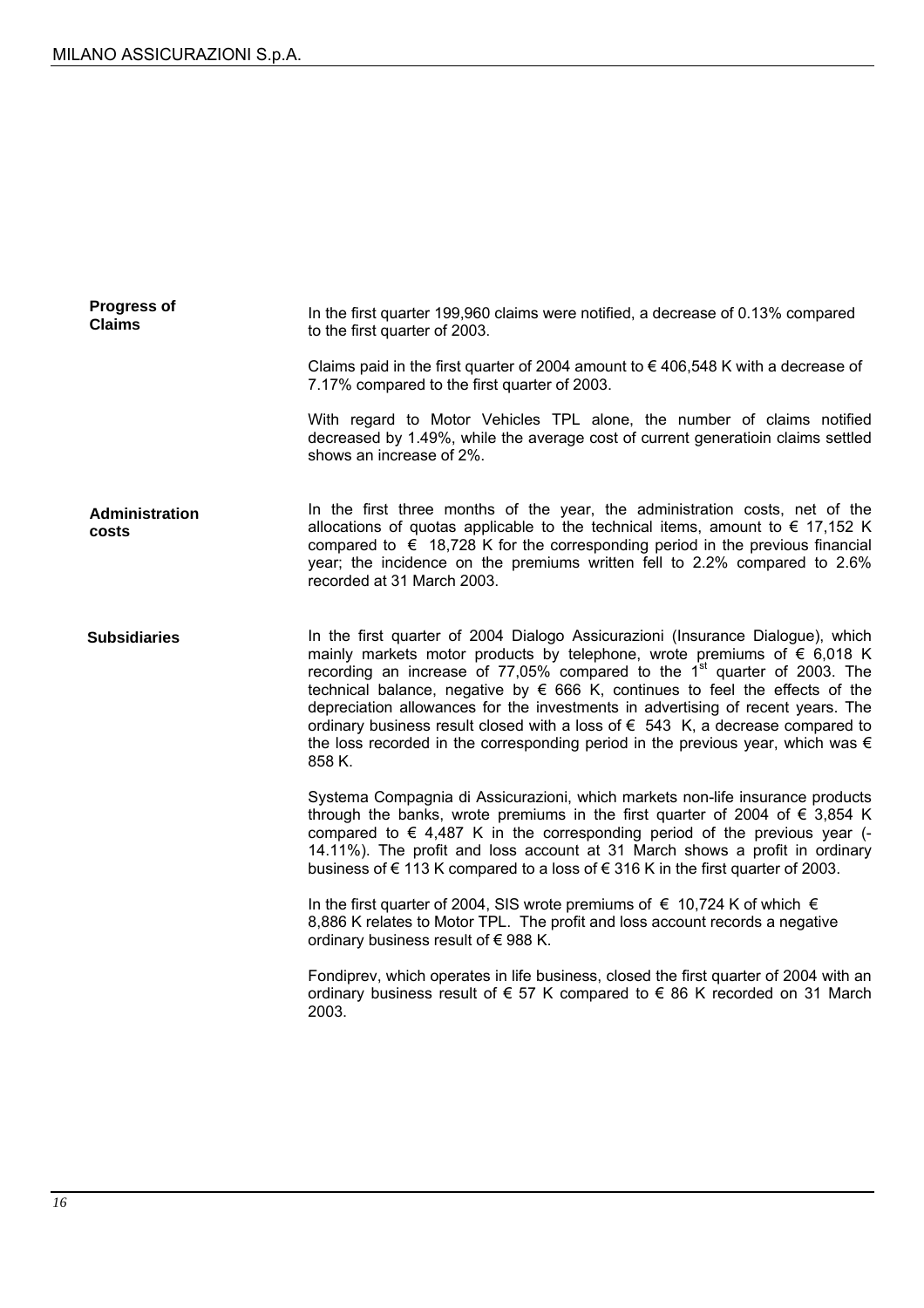### *Other information*

Milano Assicurazioni is under the management and co-ordination of Fondiaria-SAI in accordance with art. 2497 and following of the Civil Code.

The Company receives rules of conduct sent by the holding company Fondiaria-SAI to the Companies under its control, to ensure that the tasks of co-ordination and control of the Companies in the Group are carried out, and to guarantee compliance with the obligations of transparency and information with regard to the public which are the responsibility of issuers as quoted by the current legislation. Among other things, these rules of conduct provide for appropriate resolutions by the Board of Directors or Executive Committee of Fondiaria-SAI on some operations concerning the Company, which are considered to be significant on the basis of the nature of the operation or its amount.

### *Important events occurring after the end of the quarter*

No important events occurred after the end of the quarter.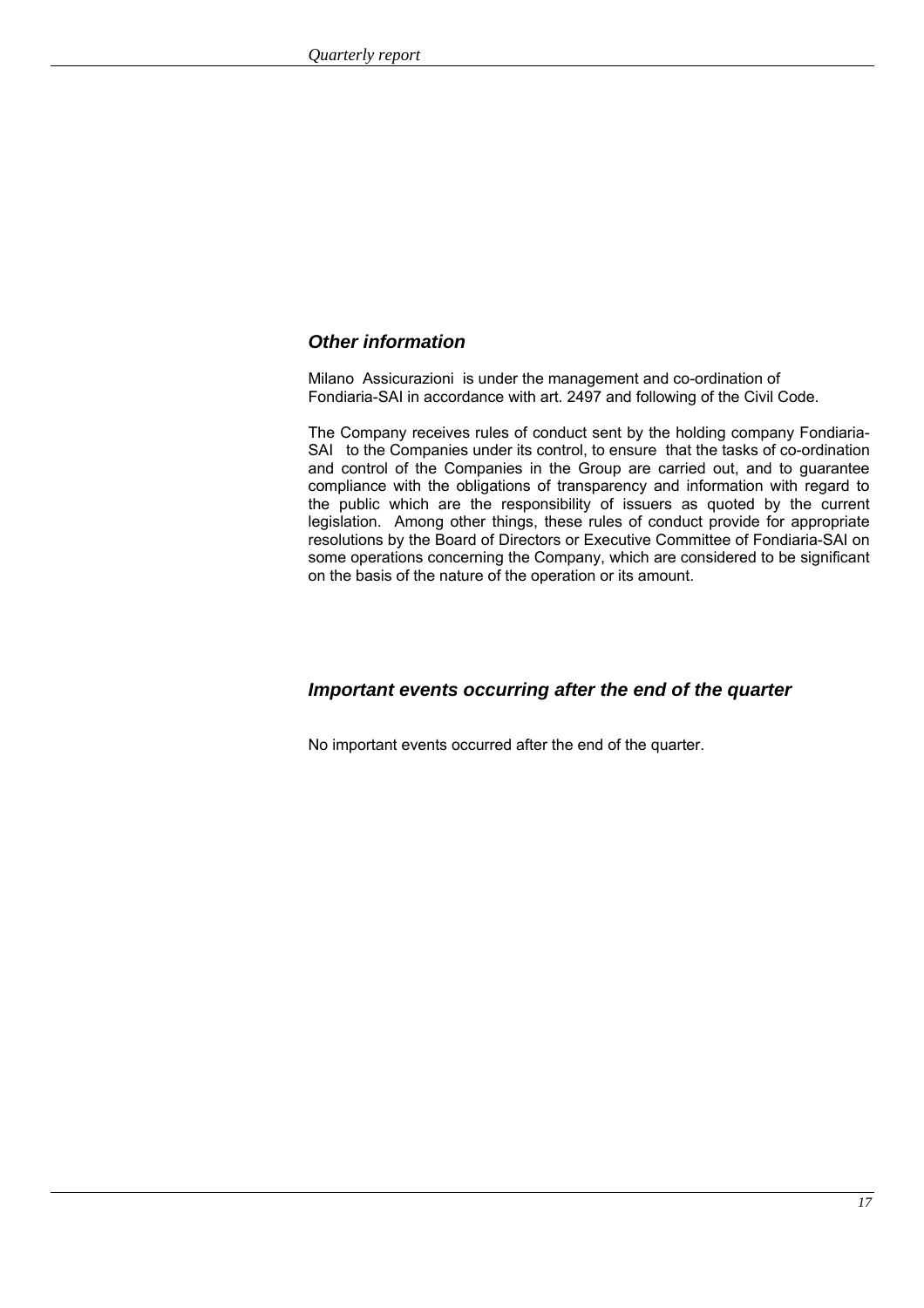### *Foreseeable business development*

Concerning motor insurance, where we consider that there will be strong competition, the actions of the Company will be aimed at maintaining the market share with particular reference to land vehicles which continue to show excellent results. Therefore, as from May the Company networks will market a new product which has features considered to be more suitable for the needs of the clientele in this sector.

We will also continue to select risks in the non-motor classes carefully to maintain the excellent results we have achieved.

Life business will aim to expand by developing traditional type products which offer greater guarantees of maintaining the portfolio over the long term and higher profitability margins.

We will continue to give particular attention to costs with a view to achieving even greater levels of efficiency.

It is foreseeable that in the next few months, following authorisation from Isvap, the merger by incorporation of SIS will take place.

Milan, 10 May 2004

MILANO ASSICURAZIONI S.p.A. The Board of Directors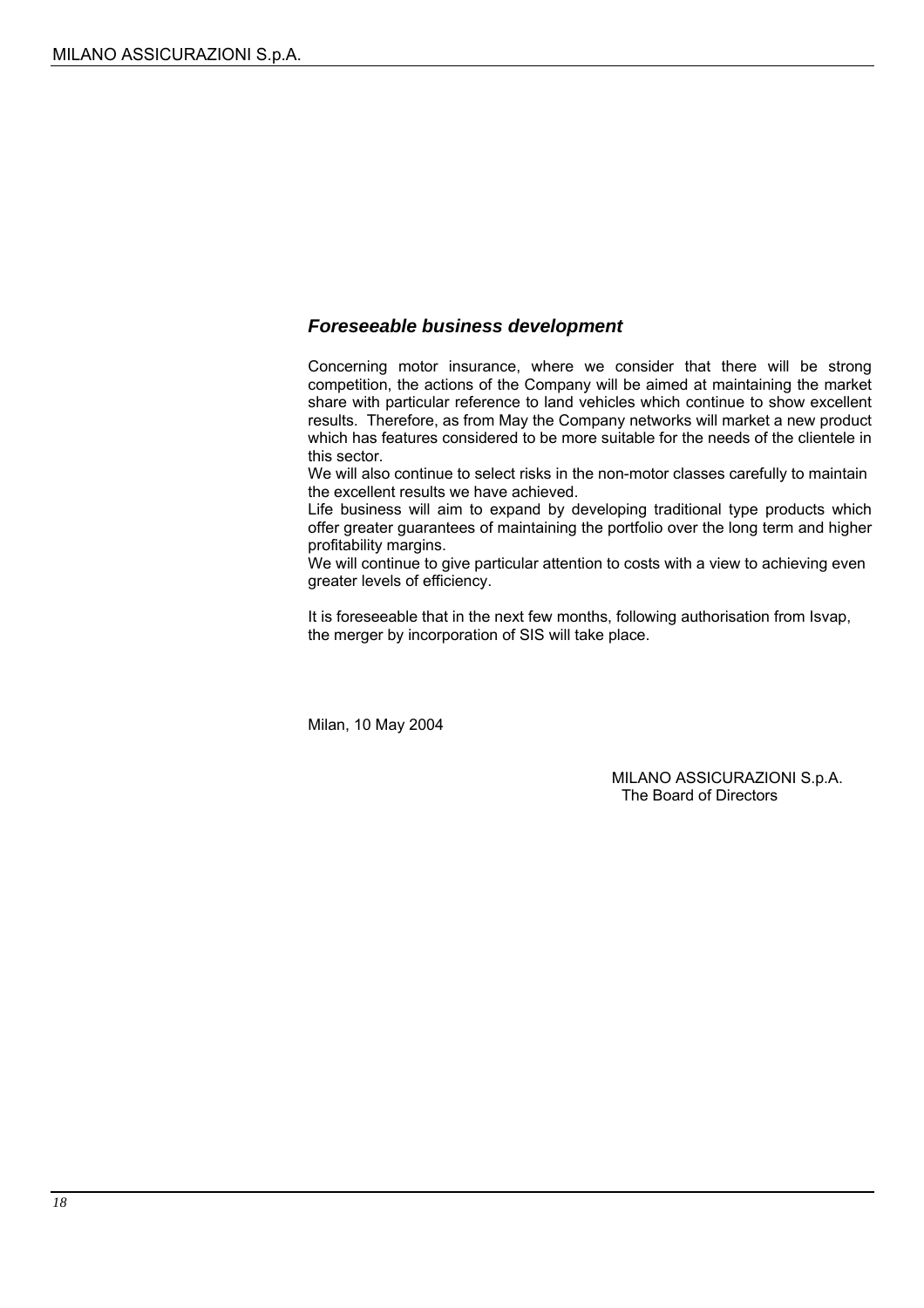*Basis of consolidation*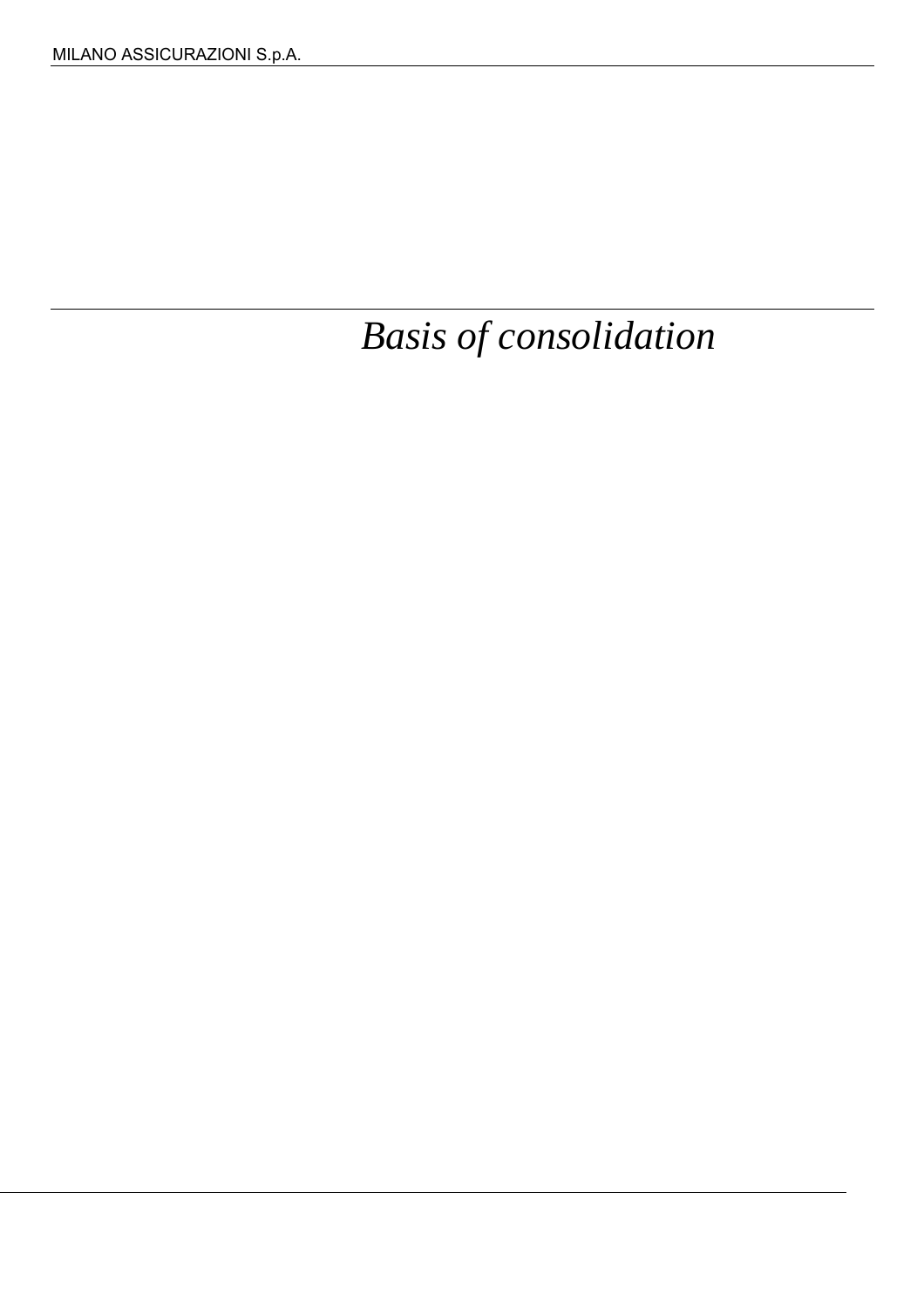| <b>NAME</b>                                                                        | <b>HEAD OFFICE</b>     | <b>SHARE CAPITAL</b>  |                  |  |  |
|------------------------------------------------------------------------------------|------------------------|-----------------------|------------------|--|--|
| <b>COMPANIES INCLUDED IN THE CONSOLIDATION USING THE FULLY CONSOLIDATED METHOD</b> |                        |                       |                  |  |  |
| DIALOGO ASSICURAZIONI S.p.A.                                                       | Assago Milanofiori (I) | €                     | 8,831,774        |  |  |
| FONDIPREV S.p.A.                                                                   | Florence (I)           | €                     | 6,240,000        |  |  |
| MAA FINANZIARIA S.p.A.                                                             | Milan (I)              | €                     | 774,000          |  |  |
| <b>MERIDIANO EUR</b>                                                               | Milan (I)              | €                     | 10,000           |  |  |
| MERIDIANO ORIZZONTI                                                                | Milan (I)              | $\in$                 | 10,000           |  |  |
| SIS COMPAGNIA DI ASSICURAZIONI S.p.A.                                              | Rome (I)               | €                     | 15,000,000       |  |  |
| SYSTEMA COMPAGNIA DI ASS.NI S.p.A.                                                 | Assago Milanofiori (I) | $\overline{\epsilon}$ | 5,164,600        |  |  |
| UNISERVIZI Gruppo Fondiaria Soc. Cons. a r.l.                                      | Assago Milanofiori (I) | $\overline{\epsilon}$ | 5,200.000        |  |  |
| HOLDINGS IN COMPANIES VALUED USING THE NET EQUITY METHOD                           |                        |                       |                  |  |  |
| <b>Subsidiaries</b>                                                                |                        |                       |                  |  |  |
| FINITALIA S.p.A.                                                                   | Milan (I)              | €                     | 11,750,000       |  |  |
| SOGEINT S.r.l.                                                                     | Milan (I)              | €                     | 10,000           |  |  |
| <b>Associated companies</b>                                                        |                        |                       |                  |  |  |
| SISTEMI SANITARI S.p.A.                                                            | Milan (I)              | €                     | 1,872,000        |  |  |
|                                                                                    |                        |                       |                  |  |  |
| <b>Affiliated companies</b>                                                        |                        |                       |                  |  |  |
| EFFE SERVIZI S.r.l.                                                                | Florence (I)           | €                     | 45,900           |  |  |
| SERVICE GRUPPO FONDIARIA-SAI S.r.l.                                                | Florence (I)           | €                     | 104,000          |  |  |
| <b>OTHER HOLDINGS</b>                                                              |                        |                       |                  |  |  |
| <b>Holding companies</b>                                                           |                        |                       |                  |  |  |
| FONDIARIA - SAI S.p.A.                                                             | Florence (I)           | €                     | 170,535,593      |  |  |
| PREMAFIN HDP S.p.A.                                                                | Rome (I)               | €                     | 310,998,066      |  |  |
| <b>Affiliated companies</b>                                                        |                        |                       |                  |  |  |
| NUOVE INIZIATIVE TOSCANE S.r.I.                                                    | Florence (I)           | €                     | 26,000,000       |  |  |
| MERCANTILE LEASING S.p.A.                                                          | Florence (I)           | €                     | 27, 157, 851, 76 |  |  |
| SAIAGRICOLA S.p.A.                                                                 | Turin (I)              | €                     | 50,000,000       |  |  |
| Other participating interests                                                      |                        |                       |                  |  |  |
| <b>BANCAPULIA</b>                                                                  | San Severo (I)         | $\in$                 | 10,244,000       |  |  |
| CESTAR S.r.l.                                                                      | Milan (I)              | €                     | 2,040,000        |  |  |
| COMPAGNIA TIRRENA DI ASS.NI S.p.A. (in liquid.)                                    | Milan (I)              | $\in$                 | 17,850,000       |  |  |
| UFFICIO CENTRALE ITALIANO S.r.I.                                                   | Milan (I)              | $\overline{\epsilon}$ | 1,000,000        |  |  |
|                                                                                    |                        |                       |                  |  |  |